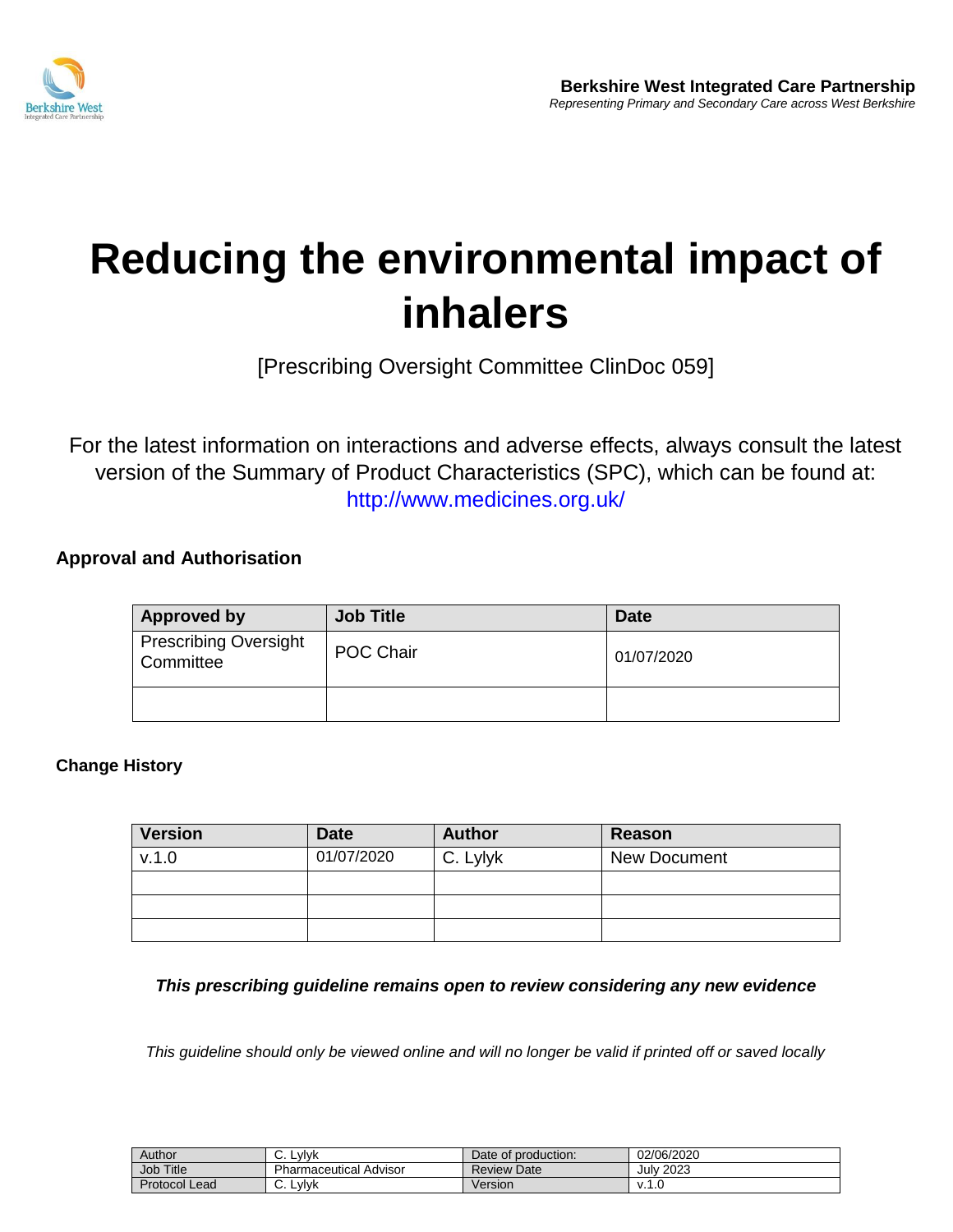## **Inhalers and Their Carbon Footprint:**

There is growing awareness and concerns from patients and clinicians, regarding the carbon footprint of MDIs. The latest BTS guidelines 2019 state:

*Metered dose inhalers contain propellants which are liquefied, compressed gases used as a driving force and an energy source for atomisation of the drug. Chlorofluorocarbons (CFCs), which were used originally, are potent greenhouse gases and ozone-depleting substances, and were phased out under the Montreal Protocol. They have been replaced by two hydrofluoroalkane (HFA) propellants identified as having a high global-warming potential. As a result of this change, MDIs currently contribute an estimated 3.5% of the carbon footprint of the NHS in the UK. The UK has a high proportion of MDI use (70%) compared with the rest of Europe (< 50%).*

*Prescribers, pharmacists and patients should be aware that there are significant differences in the global-warming potential of different MDIs and that inhalers with low global-warming potential*

*DPIs - should be used when they are likely to be equally effective.* 

**Reducing environmental impact of inhalers** – the following can be used as a guide to reducing the use of MDIs and can help when answering questions posed by patients regarding this topic.

| What to do                      | How to do it                                            | Impact                                                   |
|---------------------------------|---------------------------------------------------------|----------------------------------------------------------|
| Improve asthma control          | Review treatment and encourage regular preventer        | Fewer symptoms and reduced use of                        |
|                                 | treatment by every means possible                       | salbutamol metered dose inhalers (MDIs)                  |
|                                 |                                                         | which contain potent greenhouse gases                    |
| Improve COPD control and        | Prioritise smoking cessation, exercise promotion and    | These preventive interventions are proven to             |
| reduce use of SABA reliever     | pulmonary rehabilitation, flu immunisation. Finally add | be more cost-effective treatments than                   |
| inhalers                        | in regular long acting bronchodilators.                 | inhalers. Regular long acting bronchodilators            |
|                                 |                                                         | should be the mainstay of drug treatment in<br>COPD.     |
| Promote effective self-         | Written personal action plans                           | Better disease control and quicker response              |
| management                      |                                                         | to exacerbations                                         |
| Ensure all inhalers are used    | Know how to assess this and teach it. Encourage use of  | Reduced waste, more effective use of                     |
| with correct technique for      | online video tutorials                                  | inhalers                                                 |
| greater effectiveness           |                                                         |                                                          |
| Consider changing MDI           | Ensure this is clinically appropriate and acceptable to | Typical MDIs have a carbon footprint of                  |
| treatments to DPIs for regular  | the patient. Matching the inhaler to the patient's      | ~20kgCO <sub>2</sub> e each. DPIs and Respimat devices   |
| therapy.                        | abilities and preferences can improve technique and     | are less than 1kgCO <sub>2</sub> e each                  |
|                                 | compliance.                                             |                                                          |
| Make optimal use of spacers to  | Encourage all patient using MDIs to use spacers when    | Increases lung deposition and reduces oral               |
| increase clinical effectiveness | at home                                                 | deposition of drug                                       |
| of MDIs where these are used    |                                                         |                                                          |
| Prescribe MDIs so as to         | Salamol inhaler contains half as much propellant as     | Halves the carbon footprint.                             |
| minimise propellant quantity    | Ventolin inhaler for equivalent dosage.                 |                                                          |
|                                 |                                                         | One Ventolin inhaler has a carbon footprint              |
|                                 | Beclometasone 200mcg one puff twice daily uses half     | of 28kgCO <sub>2</sub> e per inhaler. (equivalent to a   |
|                                 | as much propellant as Beclometasone 100mcg two          | journey of 180 miles in an average car)                  |
|                                 | puffs twice daily                                       |                                                          |
| Prioritise HFA134a inhalers     | HFA134a is 1,300 times more potent than $CO2$ but       | Switching Flutiform or Symbicort MDI to                  |
| over HFA227ea inhalers          | HFA227ea is 3,320 times more potent.                    | another MDI such as Fostair saves ~20kgCO <sub>2</sub> e |
|                                 | Most inhalers use HFA134a, but Flutiform and            | per inhaler                                              |

| Author        | .vlvk<br><b>.</b>           | Date of production: | 02/06/2020       |
|---------------|-----------------------------|---------------------|------------------|
| Job Title     | Pharmaceutical<br>. Advisor | <b>Review Date</b>  | <b>July 2023</b> |
| Protocol Lead | Lvivk<br>J.                 | Version             | v. i .∪          |